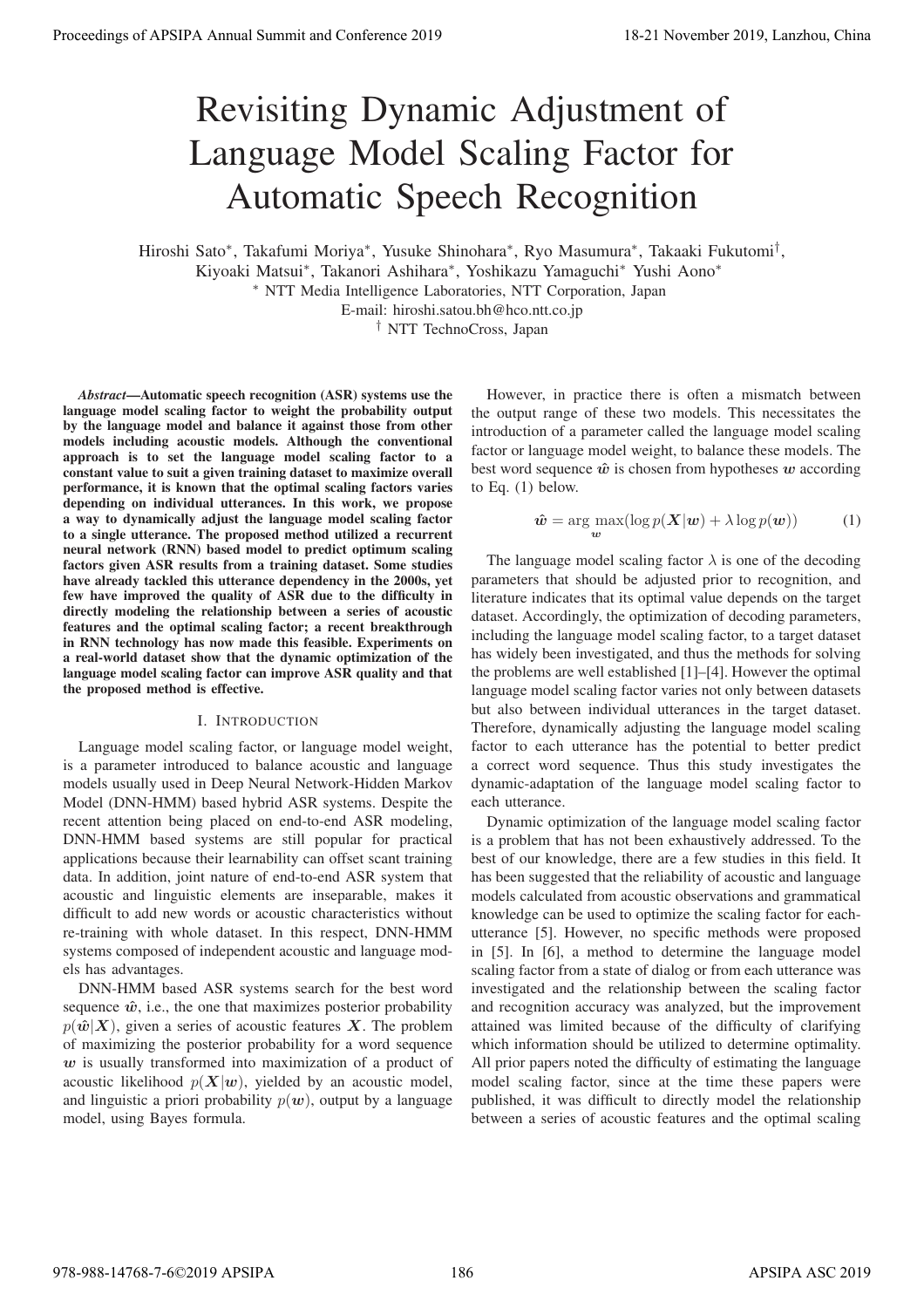factor; inevitably the researchers had to manually identify the features that represented the key characteristics.

However, the recent breakthroughs seen in deep neural networks and recurrent neural networks now enables the automatic extraction of key characteristics from a series of features and directly predict target labels from the characteristics. Thus in this research, we utilize the recurrent neural network to model the relationship between acoustic features and the optimal language model scaling factor.

In our approach, the scaling factor was not only used to adjust the output range of models but also to balance the reliability of each model given the utterances. For example, it is empirically known that if recordings are noisy and acoustic observation is not reliable, the increment of the scaling factor makes the system rely more on the language model outputs than acoustic outputs in determining the best hypothesis. Therefore, it is expected that the proposed method where the scaling factor is determined given acoustic observations can improve the recognition performance in the domain that has a wide variation in the quality of acoustic observation. In this paper, we show the effectiveness of our approach on real-world data collected from a personal assistant application.

The remainder of the paper is organized as follows. Section II describes related research. Section III details our analyses of the scaling factor in order to show the importance of dynamically adjusting it to each utterance. Section IV describes our method while Section V introduces the experimental settings. Section V explains the details of experimental settings. Section VI provides the results of our experiments and explains the meaning. Finally, we conclude in Section VII.

#### II. RELATED WORK

The idea of adjusting the language model scaling factor to each utterance was first posed as the word dependent language model scaling factor [7], [8]. In [7], the language model scaling factor was modified for each word by a word boosting factor that was trained adaptively to reduce recognition error against a training-set. A word and pronunciation dependent scaling factor was introduced to deal with the variation in discrimination performance of the acoustic model across pronunciation [9]. A context-dependent language model scaling factor was also proposed [10]. They incorporated interpolation weights of multiple language models into one framework, and the weights were trained in a discriminative manner using Nbest candidates. These studies utilized lexical characteristics such as grammatical or phonetical information to adjust the language model scaling factor, while our appoarch is based on acoustic cues that impacts the reliability of the acoustic model output. Procedure of APSIPA Annual Summit and Conference 2019<br>
Results and conference 2019, Lanzhou, China 1976, China 1976, China 1976, China 1976, China 1976, China 1976, China 1976, China 1976, China 1976, China 1976, China 19

Uncertainty weighting [11], [12] was proposed to weight the information provided by acoustic observations according to observation reliability. It can be seen as a dynamic adjustment of the language model scaling factor in every frame according to acoustic observations. An uncertainty decoding scheme for DNN-HMM was recently investigated [13], [14]. A recent study weighs the acoustic observation at each frame by an

uncertainty variance that is determined from an estimate of noise [14]. While approaches such as modifying the language model scaling factor according to noise estimates are proposed in [5], noise observation is not always enough to estimate the reliability of the acoustic model outputs. There are two reasons. One is that there are other acoustic phenomena that affect the reliability of acoustic outputs: for example, clipping and unclear pronunciation, etc. The other is that the uncertainty of 'observation' is not always enough, by itself, to accurately estimate the reliability of the acoustic model output; discriminability of the model against the uncertainty should also be taken into account. In the proposed method it is unnecessary to enumerate artificially the factor that affects the reliability of the model since the relationship between input features and the scaling factor is directly modeled. Moreover, the training is conducted on recognition hypotheses, which enabled to consider the discriminability of the models.

Some approaches have also been proposed to adjust decoding parameters, other than the language model scaling factor, to an utterance. Online control of decoding beam width has been investigated over the last few decades [15]–[17]. In [15], beam width is adaptively controlled in order to reduce the time needed to decode low-quality speech; more computation time is needed due to the more dispersed confidence score distributions of the hypotheses.

## III. IMPORTANCE OF DYNAMIC ADJUSTMENT OF THE LANGUAGE MODEL SCALING FACTOR

In this section we investigate the optimal value of the language model scaling factor for each utterance; we analyze their variation and its potential for reducing the recognition error. The model is trained on the data obtained from the target domain and used as a preprocessing step of ASR to determine the correct scaling factor at decoding.

### *A. Dataset and model*

The analyses were conducted on professionally handtranscribed and anonymized utterances collected from a personal assistant application. The utterances are naturally distorted by various noises such as background speech, music and TV noise, etc. Incorrectly recorded audio that only included background noise or speech that were not directed to the devices were excluded from the analyses. The dataset contains about 3.5k utterances which correspond to about 2 hours of recording, which were consist mostly of short utterances. The recordings were formatted in 16 kHz, 16 bit linear-PCM.

The acoustic model was trained on about 16000 hours recording of Japanese multi-conditioned data from a voice search application. The data was noised by living room (TV chatting noise) and kitchen (cooking and washing noise) noise recording to simulate home-use environment. The detailed model structure is described in [18]. The model was trained on cross entropy loss [19]. 4-gram language model was adopted in this research; it has about 700K size vocabulary and was trained on various text corpora. Decoding was performed by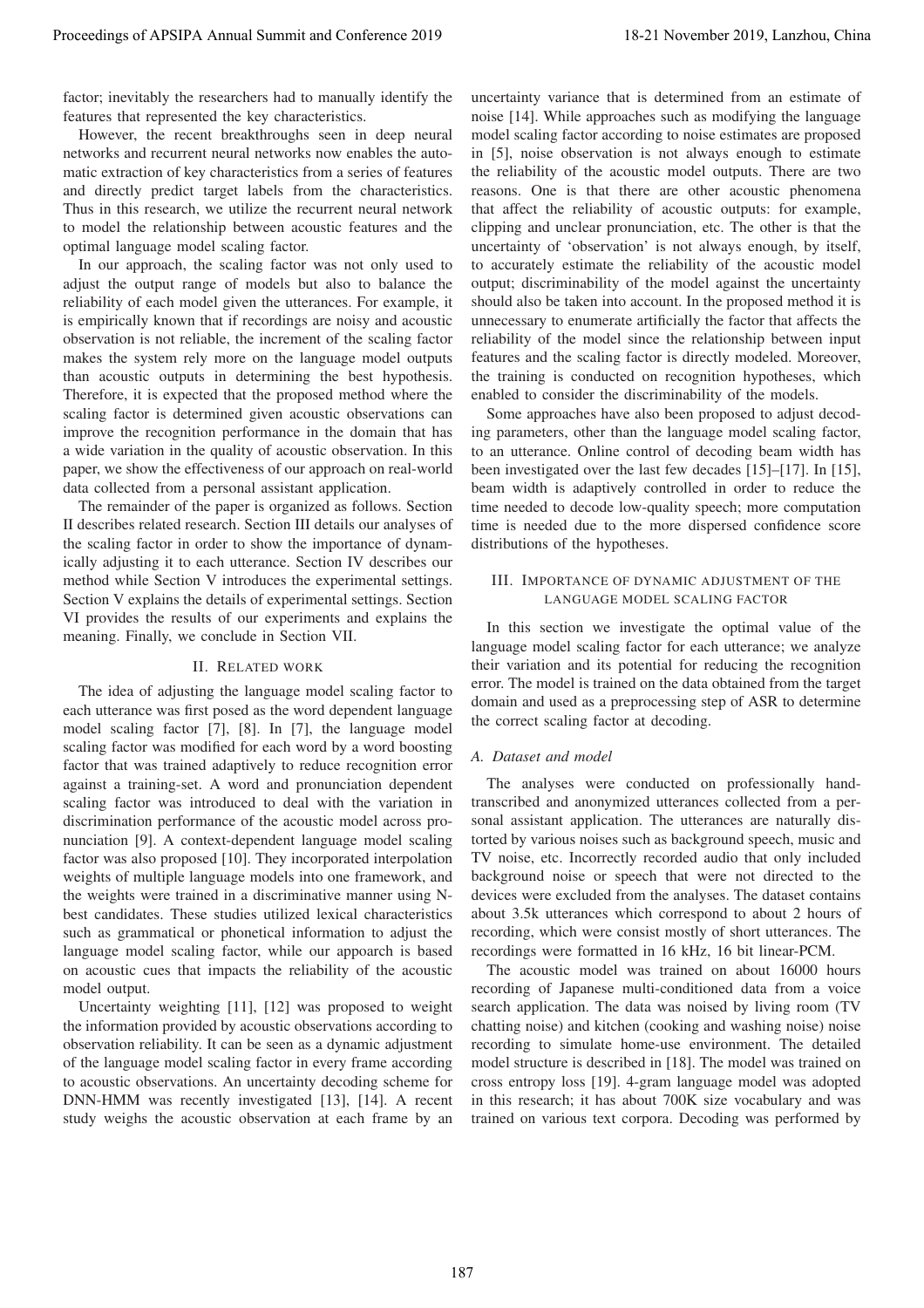the weighted finite-state transducer (WFST-) based decoder VoiceRex [20], [21].

# *B. Analysis*

Utterances were recognized using the language model scaling factor values from 1 to 30 with increments of 1, and then one-best hypotheses at each value of the scaling factor were evaluated to calculate character error rate (CER) and sentence error rate (SER) at each scaling factor. We conducted two analysis of them.

*1) performance of the constant scaling factor and adaptive scaling factor:* Fig. 1 shows SER and CER at a constant scaling factor (values varied from 1 to 30) and at an oracle scaling factor that minimizes the character error rate for each utterance. The perfect prediction of the best scaling factor at every utterance would realize about 34.0 % relative reduction in SER and 44.5 % in CER, compared with using a constant scaling factor that is optimum for the entire dataset represented as a minimum value of the solid line. This result shows the potential of dynamic adjustment of the language score factor in reducing ASR errors, provided we can sufficiently extract and model the factors that affect the balance between the reliability of the acoustic model and the language model.

*2) optimal scaling factor for each utterance:* Fig. 2 shows the distribution of the language model scaling factor that makes the one-best hypothesis correct. Each utterance belongs to one of three groups: (i) samples whose one best hypothesis is correct at a certain scaling factor that minimizes SER over the entire dataset, (ii) samples whose one best hypothesis is not correct at the best scaling factor over the entire dataset but can be correct if other scaling factors are used, and (iii) samples whose hypotheses are never correct regardless of the scaling factor. In Fig. 2 we plot group (ii) samples as the minimum value of the displacement of the scaling factor for the sample hypotheses to be correct. For example, if the scaling factor that minimizes SER over the dataset was 15, and the hypothesis to this utterance became correct at the scaling factor of 17 or more, this utterance was aggregated into the bin marked +2 in the graph. The analysis results show that the scaling factors that yield true recognition distribute widely between 1 to 30, which contradicts the common assumption that the scaling factor can be set to a constant value. Procedure of APSIPA Annual Summit and Conference 2019<br>
Rev. and Conference 2019 18-21 November 2019 18-21 November 2019 18-21 November 2019 18-21 November 2019 18-21<br>
Weights are conference 2018 in the conference 2018 and

#### IV. METHODS

In this section, we describe the details of the framework to obtain a model that predicts the optimal language model scaling factor from sequences of acoustic features for each utterance.

## *A. General formulation*

Eq. (1) is the general formulation that determines the word series  $\hat{w}$  that best matches the acoustic observation X. The language model scaling factor,  $\lambda$ , generally takes a value within  $[0, \infty)$ . For convenience of modeling, we converted Eq.  $(1)$  into Eq.  $(2)$  below,

$$
\hat{\boldsymbol{w}} = \arg \max_{\boldsymbol{w}} ((1 - \tilde{\lambda}) \log p(\boldsymbol{X}|\boldsymbol{w}) + \alpha \tilde{\lambda} \log p(\boldsymbol{w})) \qquad (2)
$$



5 10 15 20 25 30 scaling factor

Fig. 1. Sentence error rate and character error rate at a constant scaling factor (values from 1 to 30) and an oracle scaling factor adjusted to each utterance. The former is shown by the solid line and the x-axis represents the corresponding constant value. The latter is shown by the dotted line. Optimal scaling factor would realize about 34.0 % relative reduction in SER and 44.5 % in CER to a constant scaling factor.



Fig. 2. The distribution of the language model scaling factor that validate the one-best hypothesis. X-axis means the minimum displacement of the scaling factor from the optimal value over the dataset where the one-best hypothesis for each utterance was correct. The optimum scaling factors distribute widely between 1 to 30.

where  $\lambda$  is a scaled language model scaling factor that takes a value within  $0 \le \lambda \le 1$ , and  $\alpha$  is a constant. From Eq. (1) and Eq. (2),  $\lambda$  is represented by  $\lambda$  and  $\alpha$  as follows;  $\lambda = \lambda/(\lambda + \alpha)$ , which means that scaling factor  $\lambda$  becomes 0.5 when  $\lambda = \alpha$ .  $\alpha$ was set to the value that minimizes the sentence error rate over the training dataset, and thus  $\lambda = 0.5$  was the most general value of the scaling factor that is expected to have the highest probability of yielding correct one-best hypotheses.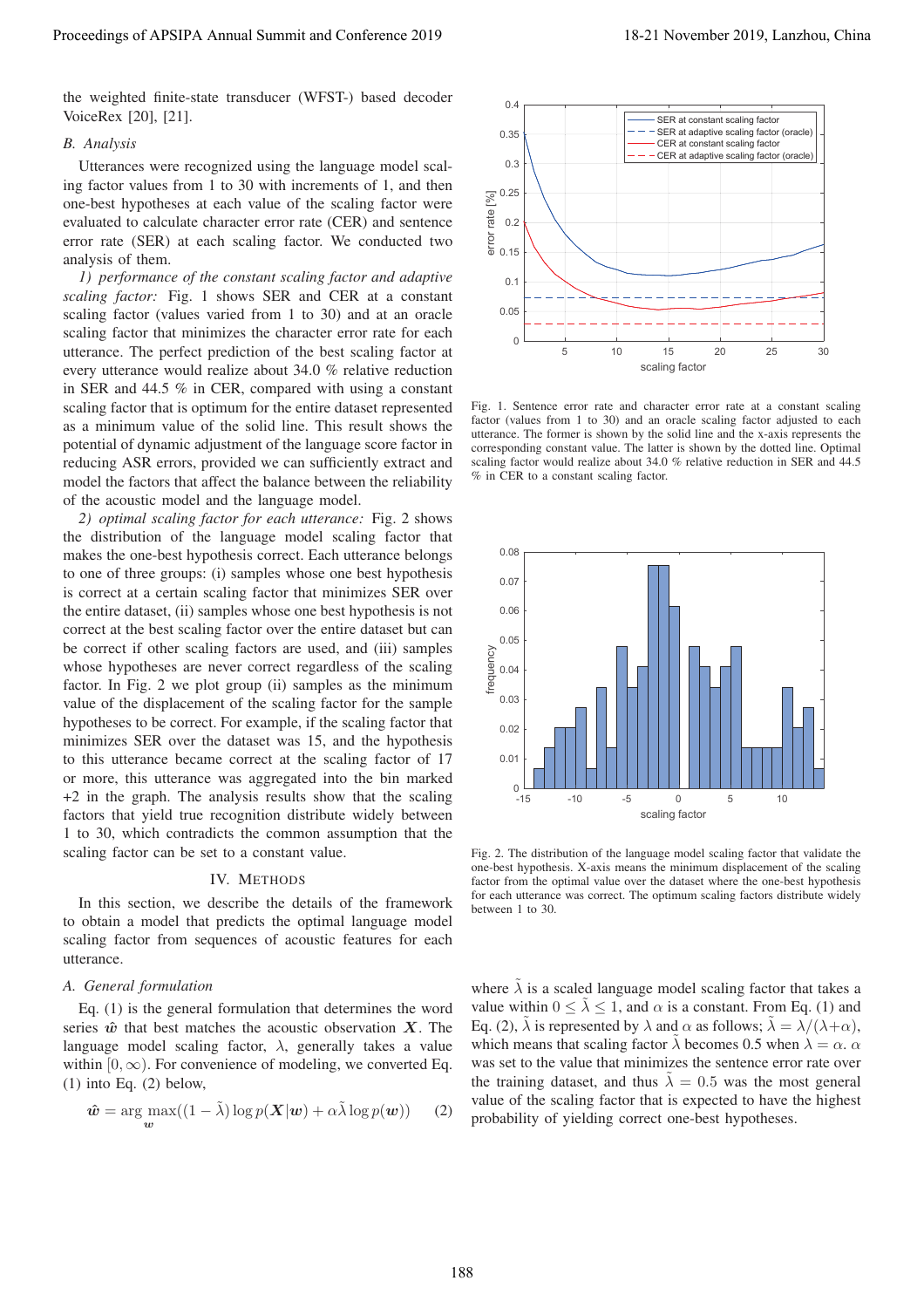# *B. Model*

We introduced utterance-level language scaling factor prediction model  $\tilde{\lambda} = \phi(X; \theta)$  that predicts the optimal scaling factor  $\lambda$  from a sequence of acoustic features  $X$ , which was modeled by deep-neural-network. The model parameters  $\theta$ were trained to predict a better scaling factor  $\lambda(\theta)$  that generate hypotheses  $\hat{w}$  with lower error rate. Evaluation against the  $\tilde{\lambda}(\theta)$  was conducted in minimizing error rate basis using generated hypothesis  $\hat{w}(\lambda(\theta))$  and transcription  $\tilde{w}$ .

# *C. Loss*

In order to assign an optimum scaling factor for each utterance, we adopted minimum error rate training using discriminative loss function calculated with N-best candidates [22]. Eq. (3) and (4) shown below are the formulation of discriminative loss fucntion.

$$
\mathcal{L}(\boldsymbol{\theta}) = \sum_{n=1}^{N} \frac{\sum_{k=1}^{K} E_{n,k} \cdot \exp(\beta \cdot l_{n,k}(\boldsymbol{\theta}))}{\sum_{k=1}^{K} \exp(\beta \cdot l_{n,k}(\boldsymbol{\theta}))}
$$
(3)

$$
l_{n,k}(\boldsymbol{\theta}) = (1 - \tilde{\lambda}_n) \log p(\boldsymbol{X}_n | \boldsymbol{w}_{n,k}) + \alpha \tilde{\lambda}_n(\boldsymbol{\theta}) \log p(\boldsymbol{w}_{n,k}) \tag{4}
$$

 $\mathcal{L}(\theta)$  represents the total loss over N utterances and  $E_{n,k}$  represents the error rate of  $k$ -th candidate of  $n$ -th data; character error rate was adopted in this paper.  $\beta$  is a parameter to adjust the smoothness of objective function.  $l_{n,k}(\theta)$  represents the score of a candidate that was calcurated as weighted sum of acoustic and language score. In this paper, we optimize the model parameter for predicting a language scaling factor  $\lambda$  by minimizing this loss function. The minimization of the loss function decrease the score of a candidate of worse error rate and accordingly raise the probability of correct candidated to appear in higher rank.

#### V. EXPERIMENTAL DETAILS

We constructed a scaling factor prediction model and evaluated recognition accuracy in combination with an ASR system detailedly described in Section. III-A. Input features of the model were sequences of 40 dimensional log mel-scale filterbank coefficients that were extracted from utterances with the setting of 20 ms window width and 10 ms frameshift along with dynamic features ( $\Delta$  and  $\Delta\Delta$ ). The structure of the model is presented in the Fig. 3. We used 2 layer bidirectional LSTM with 128 units at the bottom layer and introduced the self-attention layer over the outputs of LSTM layers [23]. A linear layer of 64 units with ReLU non-linear activation, then a linear layer of 1 unit with Sigmoid non-linear activation were stacked over the attention layer to get one-dimensional predictions  $0 \leq \lambda \leq 1$ . We used dropout for LSTM layer, attention layer and the first linear layer with the dropout rate of 0.5 at training. The optimizer was Adam with weight decay of 10<sup>−</sup><sup>7</sup> [24]. Learning rate was 0.0001. Hyperparameters were tuned on the validation dataset. Proceeding of APSIPA Annual Summit and Conference 2019<br>
R. West Land Historic Conference 2019<br>
West Land Historic Conference 2019<br>
West Land Historic Conference 2019<br>
West Land Historic Conference 2019<br>
West Land Historic

The dataset used in the experiments was anonymized real recording of utterances collected from a personal assistant application. The dataset contains about 5k utterances which correspond to about 3 hours of recording. In the experiments,

TABLE I

THE RESULT OF RECOGNITION ON THE DATASET. THE RELATIVE SENTENCE ERROR RATE REDUCTION OF 11.1 % AND CHARACTER ERROR RATE REDUCTION OF 5.6 % WERE ACHIEVED COMPARED WITH THE USE OF A CONSTANT SCALING FACTOR.

|                         | <b>SER</b> [%] | CER $[%]$ |
|-------------------------|----------------|-----------|
| Fixed scaling factor    | 27.52          | 21.07     |
| Adaptive scaling factor | 24.44          | 19.89     |
| Oracle scaling factor   | 21.66          | 18.27     |

background speech or noise that were recorded but not directed to the devices were not excluded for more realistic verification. The dataset was randomly split to train, validation and test dataset at the ratio of 7:1:2. The result shown in Section VI is the average of 5 times of trials. The data was split differently for each trial.

In this experiment, the number of candidates to calculate the discriminative loss was set as  $N = 100$ . The 100-best candidates were generated by recognizing at the language scaling factor of 15, which was the optimal value over this dataset. The smoothing parameter  $\beta$  in Eq. (3) was set as 0.1.

It was assumed that provide the number of candidates in the N-best hypotheses were large, the best hypothesis rescored at a certain scaling factor within 100-best, approximated the one-best hypothesis generated at the same scaling factor. ASR performance was evaluated by rescoring the 100 hypotheses at the predicted scaling factor instead of basing recognition on the predicted scaling factor.

### VI. RESULTS AND DISCUSSIONS

Table. I shows the results achieved on the dataset. The line "Fixed scaling factor" stands for the recognition performance with the constant language model scaling factor that minimized the sentence error rate over the entire training dataset. The line "Adaptive scaling factor" is the result acquired by the proposed method of predicting the scaling factor for each utterance. The line "Oracle scaling factor" is the performance

| LSUMateu stamig lattur <b>c ju,</b> 1j |  |
|----------------------------------------|--|
| Sigmoid                                |  |

| Sigmoid                   |  |  |  |
|---------------------------|--|--|--|
| Fully connected, 1 unit   |  |  |  |
|                           |  |  |  |
| ReLU                      |  |  |  |
| Fully connected, 64 units |  |  |  |
|                           |  |  |  |
| Attention, 1 head         |  |  |  |
|                           |  |  |  |
| BLSTM 2 layers, 128 units |  |  |  |
|                           |  |  |  |

Fig. 3. The architecture of the RNN model.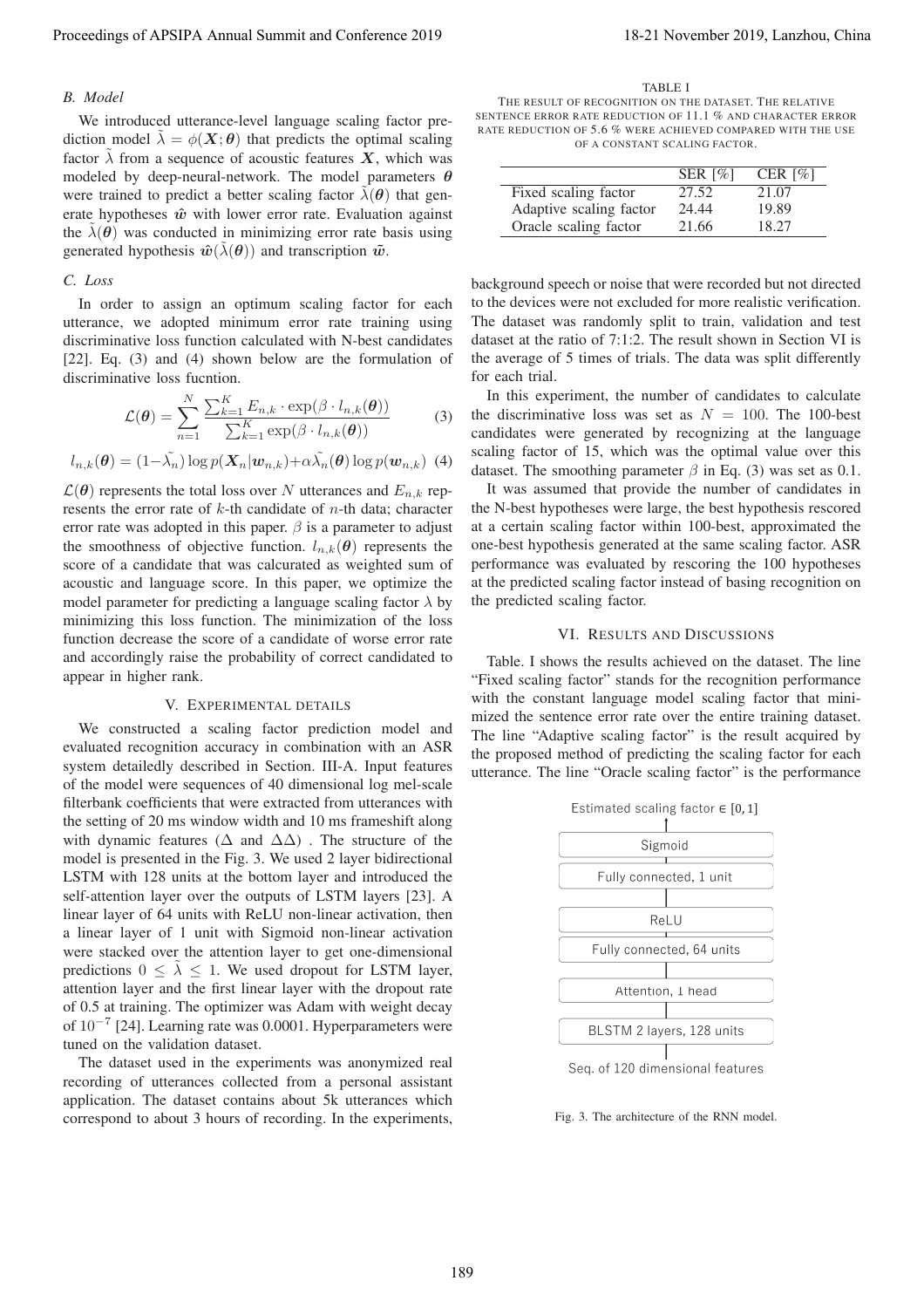#### TABLE II

EXAMPLES OF IMPROVEMENT OBSERVED WITH THE PROPOSED METHOD. IN (A), A CASE PARTICLE OMITTED IN A SPOKEN LANGUAGE WAS CORRRECLY FILLED, AND IN (B), AN EUPHONICAL CHANGE WAS CORRECTLY RECOGNIZED BY ADJUSTING A SCALING FACTOR TO CONFIDE MORE ON THE ACOUSTIC MODEL. IN (C), THE HYPOTHESIS WAS MODIFIED TO GRAMMATICALLY CORRECT SENTENCE BY INCRESING THE SCALING FACTOR. IN (D), A BACKGROUND SPEECH THAT WAS NOT REJECTED BY VAD WAS CORRECTLY REJECTED BY A HIGHER SCALING FACTOR.

|     | ref.                                 | hyp. with<br>constant scaling factor | hyp. with<br>adaptive scaling factor | predicted<br>scaling factor |
|-----|--------------------------------------|--------------------------------------|--------------------------------------|-----------------------------|
| (a) | メモ 保存 する<br>Save the note.           | メモ を 保存 する                           | メモ 保存 する                             | 0.43                        |
| (b) | どこ の 県 に あんの<br>In which prefecture? | どこの県にあるの                             | どこの県にあんの                             | 0.31                        |
| (c) | 何が見つからなかったの<br>What was not found?   |                                      | 何だ 見つから なかっ た の 何 が 見つから なかっ た の     | 0.60                        |
| (d) | NA                                   | でもいい                                 | NA                                   | 0.63                        |

achieved when we can choose the best scaling factor for each utterance within the realistic range of  $5 < \lambda < 30$ .

In Table I, the sentence error rate reduction of 11.1 % and character error rate reduction of 5.6 % were achieved by dynamically predicting the optimal value (relative to adopting a fixed best value for the dataset). It can be said that the acoustic features contain the information that determines the optimum scaling factor and the proposed method succeeded in partially modeling the relationship between them. A possible explanation of the relatively small reduction rate of the proposed method compared with using oracle weight is that the language model scaling factor balances the reliability of the acoustic model and the language model, and the proposed method can only capture the variation in the reliability of the acoustic model. Since we only utilized acoustic features as the input of the model, the models were not able to capture the grammatical factors that affect the optimum scaling factor.

The Table II shows some examples that were corrected by the dynamic adjustment of the scaling factor. Rows (a), (b) are the examples that were validated by decreasing the scaling factor, which means to put more confidence in the acoustic model. In example (a), a case particle ' $\&$ ' was not pronounced actually because it can be omitted in the spoken language. At a constant scaling factor, ' $\&$ ' appeared in the hypothesis since grammatically it is more likely to use '<sup>\*</sup> <sup>\*</sup>. With the proposed method, the case particle ' $\&$ ' was correctly omitted by relying more on acoustic output. In example (b), ' $\delta\delta$ ' was grammatically correct but euphonically changed into ' $\hbar \lambda$ ' at utterance. This case was also validated by putting more confidence in an acoustic model according to the prediction of the reliability of the models judged from acoustic features. Since the recordings in this dataset were naturally distorted by various factors and diverse in acoustic reliability, the optimal language model scaling factor tended to be set higher to some clean data that were easy to recognize acoustically. The proposed method can correct this tendency and improve recognition in these cases. Proceeding of APSIPA Annual Summit and Conference 2019<br>
Proceedings of APSIPA Annual Summit and Conference 2019, 2012.<br>
The state of the state of the state of the state of the state of the state of the state of the state

Rows (c), (d) are the examples that became correct by increasing the scaling factor, which means to put more confidence in the language model. In case (c), the utterance was recognized as ' $\overline{\uparrow}$   $\overrightarrow{z}$ ' at a constant scaling factor, but it is grammatically incorrect even in spoken language. In this case, the recognition was corrected by relying more on language observation. In another case (d), a background speech that was not intended to be recognized but not rejected by VAD was recognized. In such cases, a high language weight scaling factor prone to output empty recognition results and with the proposed method, this tendency was captured and the utterances were correctly rejected.

# VII. CONCLUSIONS

In this paper, we proposed a method to dynamically adjust the language model scaling factor to each utterance. An RNN-based model was introduced to predict optimum scaling factors directly from a series of acoustic features, which was previously thought to be an impossibility. Experiments showed that the dynamic optimization of the language model scaling factor has the potential to improves ASR quality and that the proposed method was actually effective for a real-world dataset.

### **REFERENCES**

- [1] T. Le Nguyen, D. Stein, and M. Stadtschnitzer, "Gradient-free decoding parameter optimization on automatic speech recognition," in *IEEE International Conference on Acoustics, Speech and Signal Processing*. IEEE, 2014, pp. 3261–3265.
- [2] J. Schwenninger, D. Stein, and M. Stadtschnitzer, "Automatic parameter tuning and extended training material: Recent advances in the fraunhofer speech recognition system," 2013, pp. 3002-3011.
- [3] B. Mak and T. Ko, "Automatic estimation of decoding parameters using large-margin iterative linear programming," in *Annual Conference of the International Speech Communication Association*, 2009.
- [4] A. Ito, M. Kohda, and S. Makino, "Fast optimization of language model weight and insertion penalty from n-best candidates," *Acoustical science and technology*, vol. 26, no. 4, pp. 384–387, 2005.
- [5] H. Bourlard, H. Hermansky, and N. Morgan, "Towards increasing speech recognition error rates," *Speech communication*, vol. 18, no. 3, pp. 205– 231, 1996.
- [6] G. Stemmer, V. Zeissler, E. Nöth, and H. Niemann, "Towards a dynamic adjustment of the language weight," in *International Conference on Text, Speech and Dialogue*. Springer, 2001, pp. 323–328.
- [7] R. R. Sarukkai and D. H. Ballard, "Word set probability boosting for improved spontaneous dialog recognition," *IEEE transactions on speech and audio processing*, vol. 5, no. 5, pp. 438–450, 1997.